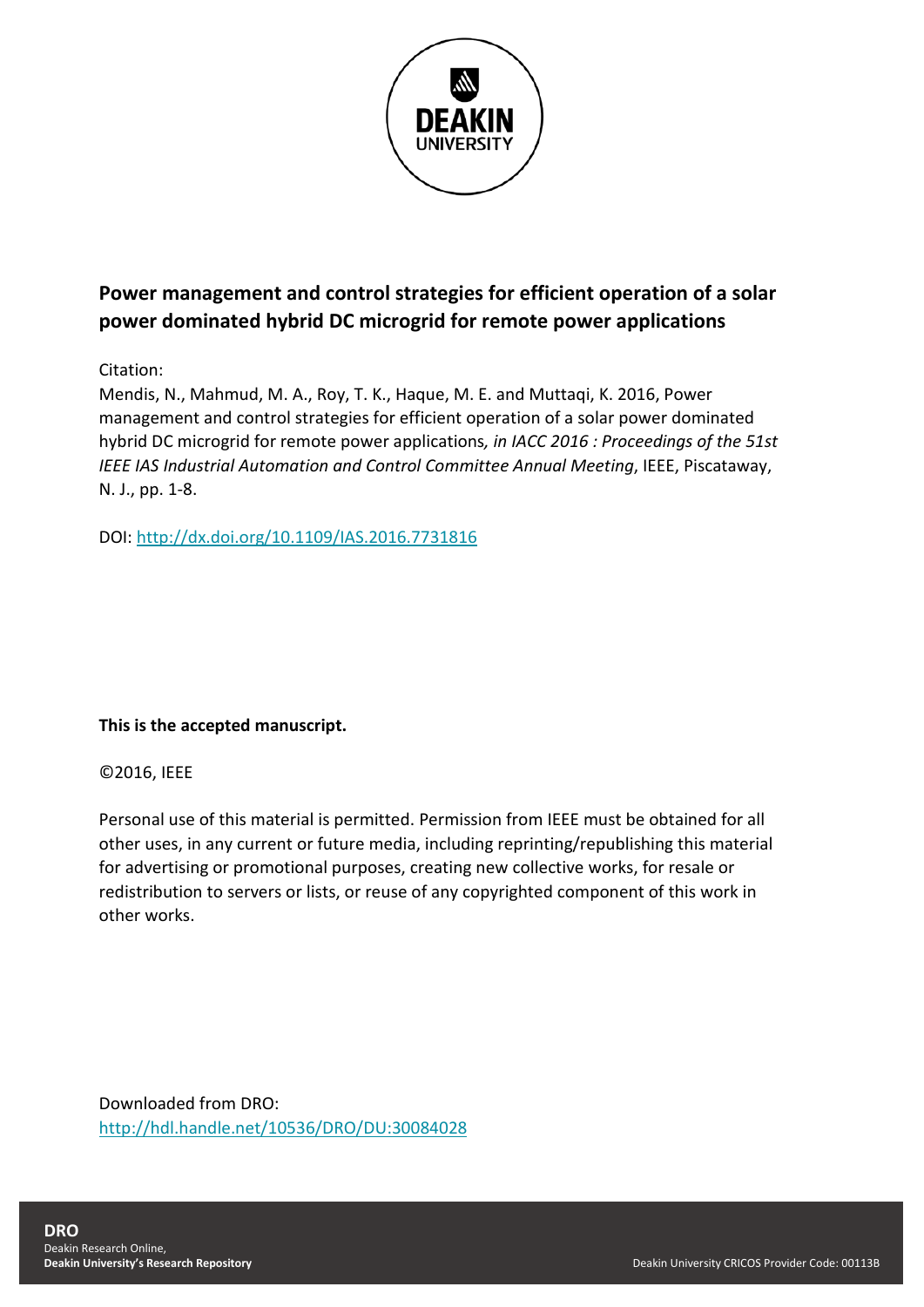# Power Management and Control Strategies for Efficient Operation of a Solar Power Dominated Hybrid DC Microgrid for Remote Power Applications

N. Mendis *Member, IEEE*, M. A. Mahmud, *Member, IEEE*, T. K. Roy, *Student Member, IEEE*, M. E. Haque, *Senior Member, IEEE*, and K. M. Muttaqi, *Senior Member, IEEE*

*Abstract***—In this paper, a hybrid DC microgrid consisting of a diesel generator with a rectifier, a solar photovoltaic (PV) system, and a battery energy storage system is presented in relation to an effective power management strategy and different control techniques are adopted to power electronic interfaces. The solar PV and battery energy storage systems are considered as the main sources of energy sources that supply the load demand on a daily basis whereas the diesel generator is used as a backup for the emergency operation of the microgrid. All system components are connected to a common DC bus through an appropriate power electronics devices (e.g., rectifier systems, DC/DC converter). Also a detailed sizing philosophy of all components along with the energy management strategy is proposed. Energy distribution pattern of each individual component has been conducted based on the monthly basis along with a power management algorithm. The power delivered by the solar PV system and diesel generator is controlled via DC-DC converter and excitation controllers which are designed based on a linear quadratic regulator (LQR) technique as as proportional integral (PI) controllers. The component level power distribution is investigated using these controllers under fluctuating load and solar irradiation conditions and comparative results are presented.**

*Index Terms***—DC microgrid, solar PV system, diesel generator, battery energy storage system, sizing of components, energy management.**

#### I. INTRODUCTION

**D**C microgrids are used to satisfy to the load demand of remote locations such as telecommunication and railway sites. Such microgrids generally consist of a diesel generator, a battery energy storage system, and a renewable energy source to perform the hybrid operation. In most of the cases, solar photovoltaic (PV) systems are considered as the preferred source of renewable energy for a DC microgrid due to several advantages such as less capital cost for environmental conditions (i.e., open areas leading to high sun density) and low complexities associated with the structural requirements.

Most of the remote locations are very difficult to reach and thus, the continuous supply of fuel is not continuously available. The operation of diesel generators mainly depends on the availability of fuel and therefore, its role is limited as a backup/emergency supply [1]. The battery energy storage system (BESS) is considered as one of the most reliable sources of energy as it can be charged either via a solar scheme or a diesel generator. However,

M. A. Mahmud, T. K. Roy, and M. E. Haque are with the School of Engineering, Deakin University, Waurn Ponds, VIC 3216, Australia. Email: (apel.mahmud, tkroy, and enamul.haque)@deakin.edu.au

K. M. Muttaqi is with the School of Electrical, Computer and Telecommunications Engineering, University of Wollongong, NSW 2522, Australia. Email: Kashem@uow.edu.au

the size of the battery storage system plays a significant role in determining the overall capital cost of a DC microgrid system as well as the autonomy of operation. Therefore, the selection of the battery storage capacity should be made to have an optimize cost while maintaining the reliability of operation [2]–[4].

Industry standard DC power system can be designed to supply the DC loads with 12 V, 24 V, 48 V, 110 V or even higher. If the load requires different output voltage levels, then suitable DC/DC conversion can be employed to achieve the appropriate voltage levels. However, such a DC/DC conversion can lead to a single point of failure. There are several factors should be considered when designing a microgrid systems. One of the most important critical design inputs is the load analysis of the remote site, autonomy time for the battery storage, and diesel fuel tank, shading effect and wind loading factors for solar, etc. [5]–[7]. Most of the above stated information can be directly obtained by having a site visit or through the consultation of the respective personnel. There are several power electronic interfaces involved with the operation of DC microgrids. All the major energy sources (i.e. solar PV, diesel generator and battery storage systems) are connected to a common DC bus through rectifiers and/or regulators. In this regard, redundancies of the components (e.g., N+1) and their reliability of operation are para important. Also, proper protection schemes (e.g., over voltage, transient over voltage, low voltage battery disconnection, etc.) should be incorporated to the DC microgrid considering many design aspects as such as coordinated discrimination [8].

The energy management of DC microgrids is another important challenge as the overall operational efficiency depends on the power sharing capability of the system components [9]. In DC microgrids, the voltage at the common DC bus is important that needs to be maintained at a constant value as the stability of the whole system depends on the DC bus voltage [10]–[12]. The DC bus voltage is regulated based on the power balance of the microgrid system. However, the maintenance of power balance is a challenging task as it requires detailed control design for the power electronic interfaces [13]–[15].

This paper aims to provide a detailed analysis of a commercial hybrid DC microgrid which can be widely adopted by telecommunication and railway industries. An analytical framework is proposed for the sizing of different components of the DC microgrids. Moreover, the excitation system and rectifiers of the diesel generator along with DC-DC converter is controlled by using linear quadratic regulator (LQR) controller and different possible operational modes of the DC microgrid are considered. The performance the performance of the proposed controller is evaluated against a traditional proportional integral (PI) controller.

N. Mendis is with the Eltek Australia Pty Ltd, Port Melbourne, VIC 3207, Australia. Email: nnrm786@uowmail.edu.au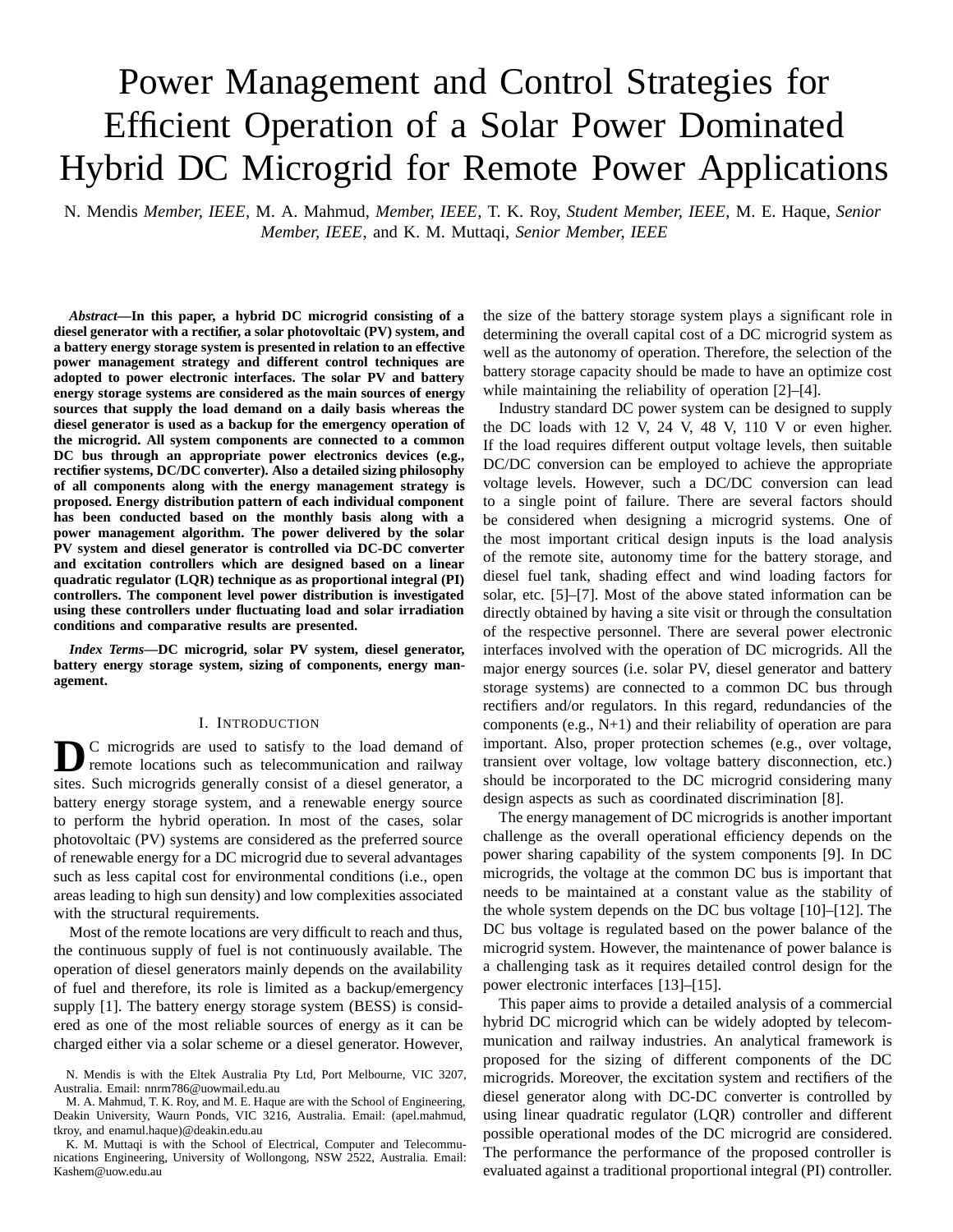

Fig. 1. A commercial hybrid DC microgrid system

Simulations are conducted to justify the analytical framework for sizing and power management with the proposed controllers under different operating conditions.

The paper is organized as follows. Section II includes the overview of a commercial DC microgrid. Section III is presenting the analytical framework for the sizing of different components such as loads, solar PV systems, BESSs, and diesel generators. Section IV represents the hybrid operation of the DC microgrids and Section V-A presents the controller design techniques while Section VI provides the relevant simulation results. Finally, Section VII summarizes the main outcomes and scopes for the future works.

#### II. STRUCTURE OF A COMMERCIAL DC MICROGRID

In this paper, a commercial hybrid DC microgrid that can be employed for telecom and railway power applications is considered. The microgrid is consisting of the following main components:

- 1) a diesel generator with a rectifier,
- 2) a solar PV system with a DC-DC converter (solar regulator),
- 3) a BESS which directly connected to the DC bus, and
- 4) DC loads (critical and noncritical)

The proposed hybrid DC microgrid is shown in Fig. 1 from where it can be seen that all components (except DC loads or the BESS) are connected to the DC bus either via DC-DC converters (e.g., solar PV system via a solar regulator) or via the rectifier (e.g., the diesel generator).

The DC loads can be connected directly to the DC bus if the rated voltage of the loads is similar to that of the DC bus. However, a DC-DC buck or boost converter is required to connect the DC loads if a different voltage is required than the DC bus voltage, V*dc*. The component sizing and practical design are considered as the key elements of the design process of a DC microgrid and they are discussed in the following section.

#### III. SIZING AND PRACTICAL DESIGN CONSIDERATIONS

This section is intended to illustrate the components sizing associated with DC microgrid depicted in Fig. 1. There are many factors which influence the sizing of different components in a microgrid. Among these factors, the overall costs (capital and operating) and reliability of the supply are considered to be predominant elements. Some designs may be cost competitive while trade off other important features such as the autonomy time (i.e., the continuity of the supply). The sizing of different components in the commercial hybrid DC microgrid which is used in this paper is illustrated below:

#### *A. Sizing of Loads*

The DC load demand of the existing equipment is generally provided by the client of the project. The DC load mainly corresponds to the customer load component  $(P_{L<sub>site</sub>})$  used to supply the site equipment (e.g., signaling device). However, additional DC loads, due to the presence of cubicles (P*<sup>L</sup>cubicle* ) should be taken into consideration. For example, most of the batteries used in microgrid environments are placed in IP5X or IP6X rated cubicles that consist of cooling (e.g., fan, heat exchanger or DC air conditioner, control units power supply). Therefore, the DC power consumption associated with the cooling system should be considered. In some situations, the extra power requirement (i.e., P*<sup>L</sup>cubicle* ) can be greater than the actual site load requirement  $(P_{L<sub>site</sub>)$ . The total load of the site can be calculated as in equation (1).

$$
P_{L_{total}} = P_{L_{site}} + P_{L_{cubic}} \tag{1}
$$

where  $P_{L_{total}}$  is the total power for the designed microgrid, P*<sup>L</sup>site* is the power consumed by the site loads, and P*<sup>L</sup>cubicle* is the additional load requirement due to the presence of cubicles (cooling, charger control supply, etc.).

#### *B. Sizing of BESS*

The BESS can be considered as the most critical component of the proposed DC microgrid. The autonomy or continuous running time of the microgrid system mainly depends on the capacity of the BESS. In general, the autonomy time of the battery storage system for a microgrid can be 3 to 7 days. However, longer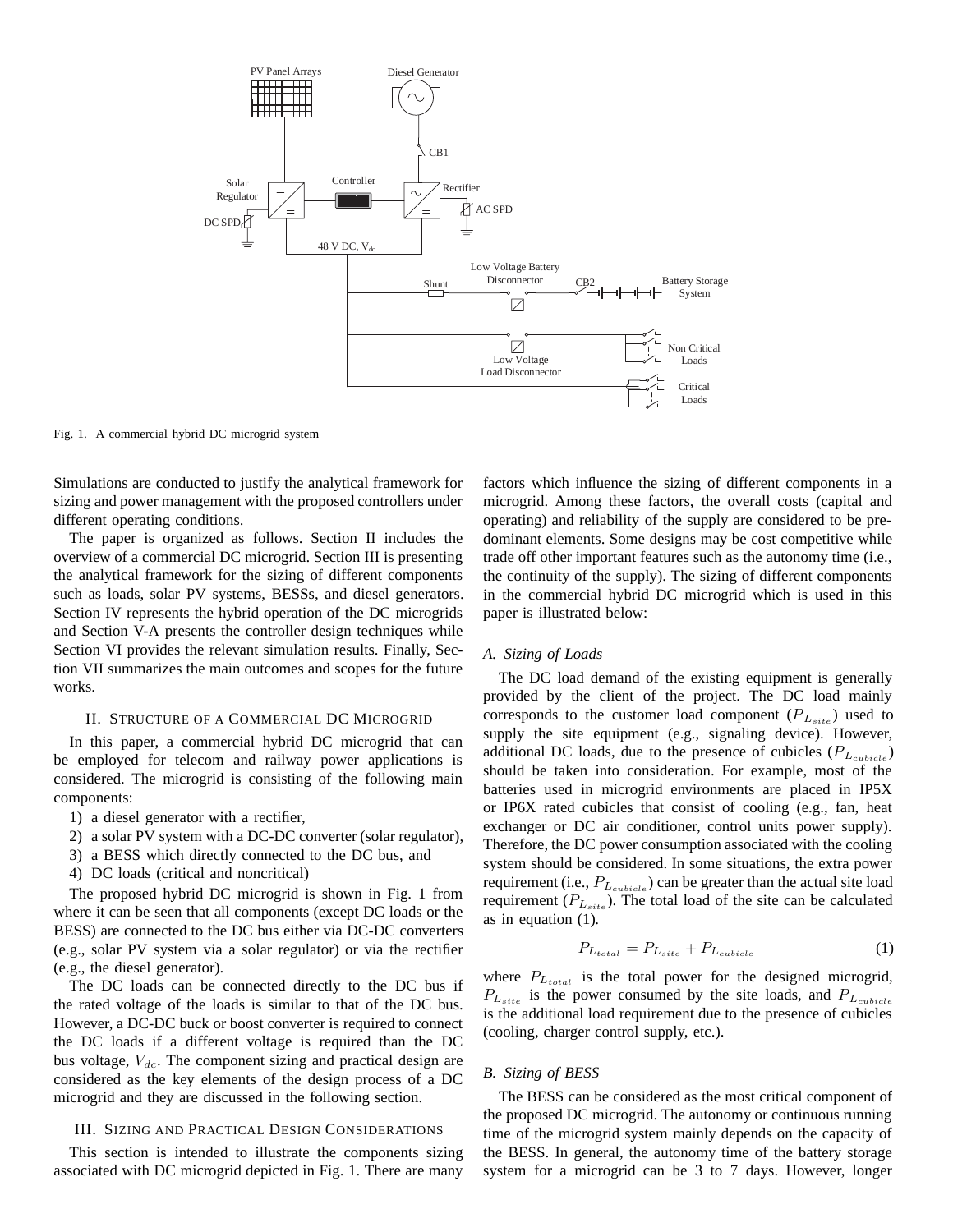

Fig. 2. Battery capacity over autonomy time (It is assumed that battery is being discharged following linear characteristics)

running time means the higher cost and therefore, the size of the BESS should be selected carefully. The depth of discharge (DOD) is one of the key parameters for sizing the BESS. If the battery is charged to 100% of its capacity defined by %C*battery* and the autonomy time is t*autonomy* (e.g., 7 days), then the DOD of the battery can be written as follows:

$$
DOD_{battery} = \frac{\%C_{battery}}{t_{automomy}}\tag{2}
$$

where DOD*battery* is the DOD for the battery, %C*battery* is the percentage capacity of the battery, and t*autonomy* is the time to maintain the continuity of the supply through the battery. The DOD for the battery (DOD*battery*) decreases with the increase in the time for the autonomy  $(t_{automomy})$  which is illustrated in Fig. 2.

The ampere-hour (Ah) capacity of the battery can easily be calculated if the following items are known:

- load voltage,
- total power of the load,
- design margin  $(DM)$ ,
- time for autonomy,
- the DOD,
- aging factor  $(AF)$ , and
- temperature compensation factor  $(TC)$ .

Based on above factors, the capacity of the battery can be given as in equation (3).

$$
C_{battery}(\text{Ah}) = \frac{P_{L_{total}} \times t_{automomy} \times DM \times AF \times TC}{DOD_{battery} \times V_{load}}
$$
(3)

where C*battery* is the capacity of the battery in Ah, DM,  $AF$ , and  $TC$  are the design margin, aging factor, temperature compensation factor, respectively, and V*load* is the load voltage. It is to be noted the total power consumed by the load  $(P_{L_{total}})$ should be provided in Watt (W).

#### *C. Sizing of Solar PV System*

The size of the required solar panels depends on many factors such as shading, albedo setting, etc. However, a detailed analysis of these factors has not been included in this paper. The sizing of the panels is mainly determined by considering the insolation levels of each month where the insolation level for a year is



Fig. 3. Insolation level of the site location

shown in Fig. 3 and the designed total load (P*Ltotal* ) of the site. The effective area of the solar panel is a measure of area that solar panels should have under the standard operating condition (irradiance,  $s = 1000$  W/m<sup>2</sup>, temperature,  $T = 25^{\circ}$ C, and air mass,  $AM = 1.2$ ) can be calculated as follows:

$$
A_{eff}(\text{Panel}) = \frac{P_{rated}(\text{Panel})}{s \times \eta(\text{Panel})}
$$
(4)

where  $A_{eff}$ (Panel) is the effective area of the solar panel, P*rated*Panel is the solar panel rating in Watts, s irradiance at standard conditions, and  $\eta$ Panel is the efficiency of the solar panel.

The number of panels,  $N_{Panels}$  required based the lowest irradiance level on the monthly basis (In this case, the lowest irradiance level is in June as shown in Fig. 3) can be determined by the following equation:

$$
N_{Panels} = \frac{P_{L_{total}} \times 24}{I_{lowest} \times A_{eff}(\text{Panel} \times \eta_{panel} \times \eta_{regular})}
$$
(5)

where I*lowest* is the insolation level at the lowest month  $(kWh/day/m<sup>2</sup>)$ ,  $\eta_{panel}$  is the efficiency of the solar panel, and *n*<sub>regulator</sub> is the efficiency of the solar regulator.

#### *D. Sizing of Diesel Generator*

In this paper, the sizing of the diesel generator is estimated by considering two parameters: (a) total design load (P*<sup>L</sup>total* ) and (b) charging rate of the battery (typically  $C_8$  or  $C_{10}$ ). Therefore, the size of the diesel generator can be calculated as follows:

$$
P_{Generator} = P_{L_{total}} + \frac{C_{battery}(\text{Ah})}{(\text{Charging rate})} \times V_{load}
$$
 (6)

#### IV. HYBRID OPERATION OF DC MICROGRIDS

The operating modes of the hybrid DC microgrids depends on the load demand, available capacity of the BESS, power output from the solar PV system, and power supplied by the diesel generator. There are several uncertainties associated with the operational performance of the microgrid system: (a) varying load and (b) fluctuating weather conditions. Therefore, controllers are required to regulate the output power of all components with a view to maintain the power balance. In this regard, the DC bus voltage, V*dc* is taken as the desired control objective. The power balance equation of the hybrid DC microgrid system depicted in Fig. 5 can be written as in equation (7):

$$
P_{Generator} + P_{pv} \pm P_{battery} = P_{L_{total}} \tag{7}
$$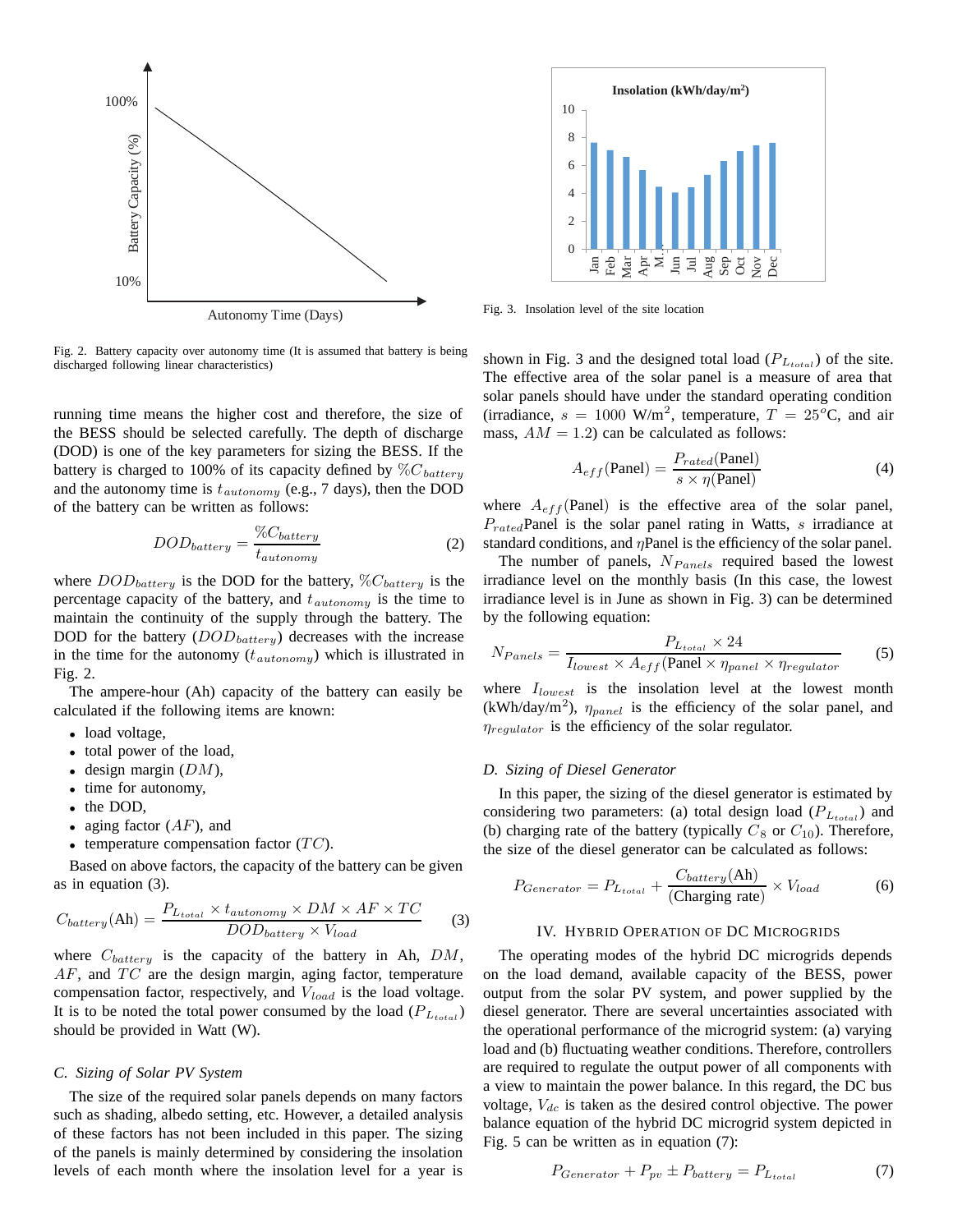

Fig. 4. Power management strategy of the microgrid system

where  $P_{pv}$  is the output power of the solar PV system, and  $P_{battery}$  is the power available from the battery. The ' $\pm$ ' sign is used for P*battery* battery can supply power or store energy, i.e., it allows discharging and charging, respectively.

The output power of the solar PV system is fluctuating and therefore, a solar regulator is used to supply the power into the DC bus where the loads are connected. In the DC microgrid, the power available from the solar PV system is utilized either by supplying the load or by storing excessive energy into the BESS. Therefore, it is essential to control the solar regulator in a manner that it does not operate outside the specified limits of DC bus voltage. For example, the solar regulator should have specified input voltage and power limits that need to be taken into consideration. The power limits of a solar also determine the number of panels that can be connected to a regulator. These voltage and power limits can be written as follows:

$$
\begin{cases}\n(V_{\text{regularator}})_{\text{min}} < V_{\text{regularator}} < (V_{\text{regularator}})_{\text{max}} \\
(P_{\text{regularator}})_{\text{min}} < P_{\text{regularator}} < (P_{\text{regularator}})_{\text{max}}\n\end{cases}\n\tag{8}
$$

where  $V_{\text{regular}}$  is the operating voltage of the regulator,  $P_{\text{regular}}$ is the operating power of the regulator, and the subscripts min and max correspond the minimum and maximum values of the respective variables.

The role of the BESS in a hybrid DC microgrid is to supply the load when the solar PV systems do not generate sufficient power to match the load demand. It is to be noted that the availability of the battery storage system is subjected to following condition:

$$
SOC_{min} < SOC \le SOC_{max} \tag{9}
$$

where SOC is the state of charge of the battery, SOC*min* is the minimum limits of the SOC, and SOC*max* is the maximum limits of the SOC.

The diesel generator is controlled to supply power when there is no power from the solar PV system as well as the energy stored into the BESS is not sufficient to deliver the loads. The output power of the diesel generator is usually controlled through the governor-excitation system. A rectifier system (AC/DC conversion) should be incorporated to interface the diesel generator with the DC bus. However, the power output of the diesel generator should meet the minimum power requirement  $(P_{Generator})_{min}$ to avoid operating at lower efficiency. Typically the the minimum loading of the diesel generator should be 30% of its rated power output. If this condition is not met, the load shedding scheme should be employed. Non-critical loads can be connected via low voltage load disconnector as shown in Fig. 1 which can be activated via a controller. The control operation of each component is based on the power management scheme as depicted in Fig. 4.

In this paper, the controllers for the converter of the solar PV system and the excitation system of the diesel generator are designed by using a linear quadratic regulator (LQR) approach as discussed in the following section.

#### V. CONTROLLER DESIGN

The controllers are designed based on the dynamic model of the diesel generator and solar PV system. The diesel generator in the microgrid is mainly a synchronous generator and the excitation system of the synchronous generator can be controlled to control the terminal voltage of the synchronous generator which in turn control the output power. Similarly, the output power of the solar PV system can be controlled by controlling the DC-DC converter. The dynamical models of the diesel generator and solar PV system along with the controller design technique are discussed in following subsections:

#### *A. Dynamical Models of the Diesel Generator and Solar PV System*

The diesel generator is a synchronous generator and its dynamical model is used to design the excitation controller. A synchronous generator can be represented in different ways based on its intended applications. In this paper, the one-axis model of the synchronous generator is used along with the dynamics of the excitation system. The one-axis model of a synchronous generator along with the mechanical dynamics can be written as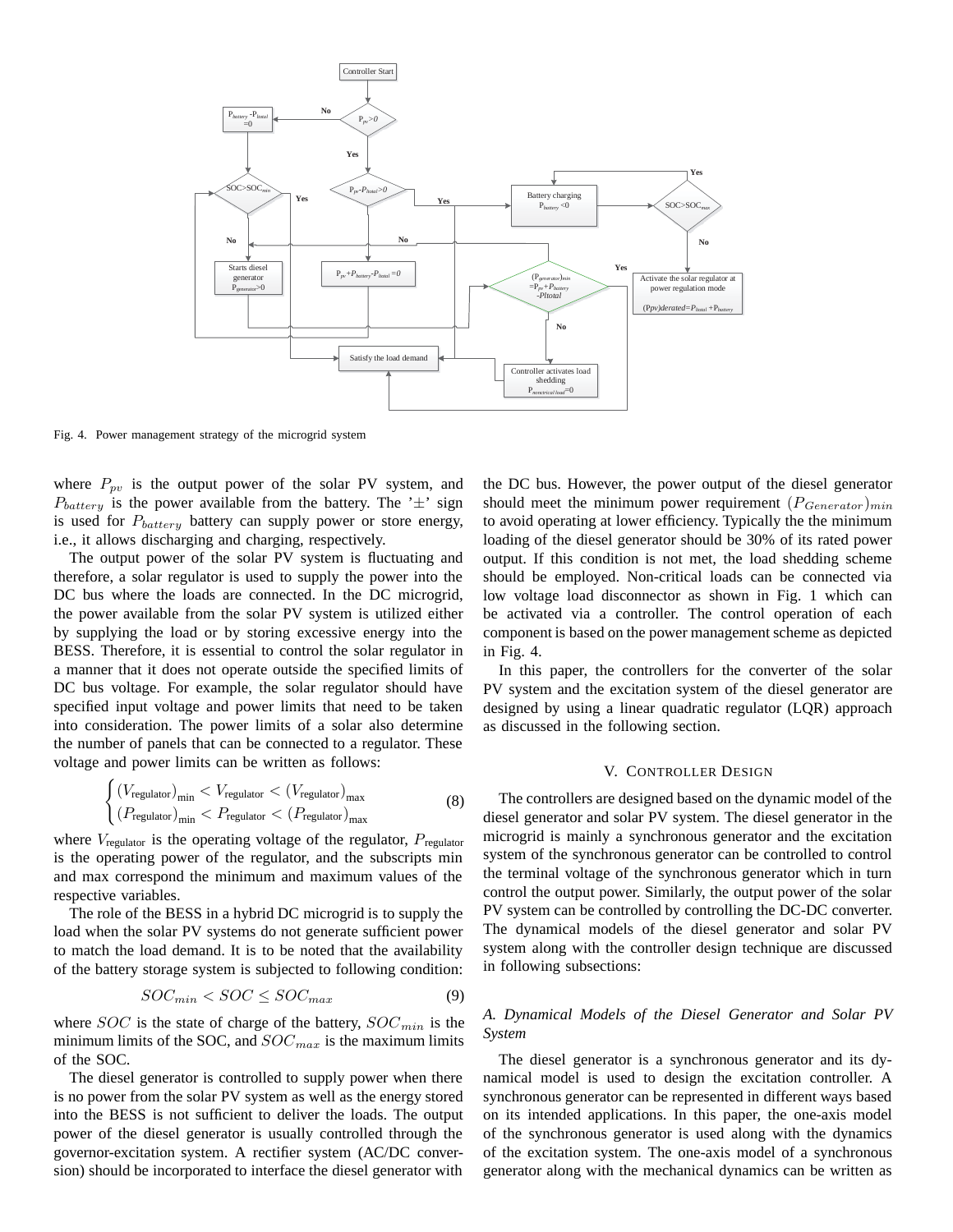

Fig. 5. Solar PV system with a solar regulator (DC-DC buck-boost converter)

follows [16]:

$$
\dot{\delta} = \omega - \omega_0 \n\dot{\omega} = -\frac{D}{2H}(\omega - \omega_0) + \frac{\omega_0}{2H}(P_m - P_e) \n\dot{E}'_q = -\frac{1}{T'_{do}}E'_q - \frac{(x_d - x'_d)}{T'_{do}}I_d + \frac{1}{T'_{do}}E_{fd}
$$
\n(10)

where  $\delta$  is the rotor angle,  $\omega$  is the operating speed,  $\omega_0$  is the synchronous speed,  $D$  is the damping coefficient,  $H$  is the inertia constant,  $P_m$  is the mechanical power input, and  $P_e$  is the electrical power output of the synchronous generator,  $E_q'$  is the field variable proportional to field flux linkages,  $T'_{do}$  is the d-axis transient open-circuit time constant,  $x_d$  is the  $d$ -axis synchronous reactance,  $x'_d$  is the d-axis transient reactance,  $I_d$  is the d-axis current component, and  $E_{fd}$  is the equivalent field excitation voltage.

The excitation system is considered as an IEEE Type II exciter whose dynamics can be written as [17]:

$$
\dot{E}_{fd} = -\frac{E_{fd}}{T_A} + \frac{K_A}{T_A}(V_{ref} + V_c - V_t)
$$
\n(11)

where  $T_A$  is the time constant of the voltage regulator,  $K_A$  is the gain of the voltage regulator, V*ref* is the reference terminal voltage, V*<sup>c</sup>* is the stabilizing signal which is control input of the system.

The terminal voltage of the synchronous generator can be written as follows:

$$
V_t = \sqrt{\left(E_q' - x_d'I_d\right)^2 + \left(x_d'I_q\right)^2} \tag{12}
$$

Since a rectifier is used to convert AC power into DC power, the conversion dynamics can be written as

$$
V_t = m_r V_{dc} \tag{13}
$$

where  $m_r$  is the modulation index of the rectifier which is another control input and V*dc* is the DC bus voltage of the microgrid which is the output of the system.

For the solar PV system, the solar regulator is considered as a DC-DC buck-boost converter is used and the block diagram representation of a solar PV system with a solar regulator is shown in Fig. 5. The dynamical model of the solar PV system with a solar regulator can be written as follows:

$$
\dot{i}_{pv} = \frac{1}{L} (v_{pv} - Ri_{pv} - m_c V_{dc})
$$
\n
$$
\dot{V}_{dc} = \frac{1}{C} [(1 - m_c)i_{pv} - I_{dc}]
$$
\n(14)

where  $i_{pv}$  is the output current of the solar PV system,  $v_{pv}$  is the output voltage of the solar PV system,  $R$  is the combination of internal resistances of solar cells as well as the connecting lines,

 $L$  is the inductance of the lines,  $C_{dc}$  is the output capacitance of the DC-DC converter,  $I_{dc}$  is the output voltage,  $m_c$  is the control input for the DC-DC converter, and the control objective is the DC bus voltage  $(V_{dc})$ . The controllers are designed based on these dynamical models of the diesel generator and solar PV system and the detailed design procedure for designing a LQR controller is discussed in the following subsection.

#### *B. LQR Controller Design*

The dynamical model of the diesel generator and solar PV system can be written in the following form of the generalized linear system:

$$
\dot{\mathbf{x}} = \mathbf{A}\mathbf{x} + \mathbf{B}\mathbf{u}
$$
  

$$
\mathbf{y} = \mathbf{C}\mathbf{x}
$$
 (15)

where the symbols have their usual meanings. For the diesel generator, the states (**x**) are  $\delta$ ,  $\omega$ ,  $E'_{q}$ , and  $E_{fd}$ . Similarly, the states for the solar PV system is  $i_{pv}$  and  $V_{dc}$ . The control input (**u**) for the excitation system is  $V_c$  and the rectifier is  $m_r$  while that of for the DC-DC converter is  $m<sub>c</sub>$ . In both cases, the control objective is the same which is the DC bus voltage.

In order to design the LQR controller, the linear quadratic performance index is usually chosen with the conditions  $x(t_0) = x_0$ and  $x(\infty)=0$  as [18]:

$$
\mathbf{J}(\mathbf{x}, \mathbf{u}, \mathbf{Q}, \mathbf{R}) = \int_0^\infty (\mathbf{x}^T \mathbf{Q} \mathbf{x} + \mathbf{u}^T \mathbf{R} \mathbf{u}) dt
$$
 (16)

where **Q** is a semi- or positive definite weighting matrix and **R** is a real symmetric positive definite weighting matrix. In LQR design, the **Q** and **R** matrices are in such a way that  $Q^T \ge Q$ and  $\mathbf{R}^T > 0$  which determine the relationship between the error and the expenditure of energy rate. The objective of the linear quadratic regulation is to find the optimal control law in such a manner that the system is stable and **J** is minimized. The optimal control law can be written as follows:

$$
\mathbf{u} = -\mathbf{K}\mathbf{x} \tag{17}
$$

The optimal gain matrix  $K$  can be calculated as follows:  $\mathbf{K} = \mathbf{R}^{-1} \mathbf{I}$ 

$$
\mathbf{B}^T \mathbf{P} \tag{18}
$$

where **P** is a positive definite which is the unique solution of the following Riccati equation:

$$
\mathbf{A}^T \mathbf{P} + \mathbf{P} \mathbf{A} - \mathbf{P} \mathbf{B} \mathbf{R}^{-1} \mathbf{B}^T \mathbf{P} + \mathbf{Q} = 0 \tag{19}
$$

The control laws for the diesel generator with the excitation system and rectifier can be obtained by using equation (17). The implementation block diagram for the excitation controller of a diesel generator along with a rectifier and the controller for the solar regulator are shown in Fig. 6. The performance of the LQR controller is compared with a PI controller and an overview of the PI controller is provided in the following subsection.

#### *C. Overview of PI Controller*

Fig. 7 represents the basic block diagram representation of a PI controller which is used for the hybrid operation of the DC microgrid. From Fig. 5, it can be seen that the desired voltage of the DC bus is considered as the reference voltage  $(V_{dcref})$  for the first PI controller and to generate the reference value of the current  $(I_{dcref})$ . This current is used to control the output the DC power which can be written as follows:

$$
P_{dc} = V_{dc}I\tag{20}
$$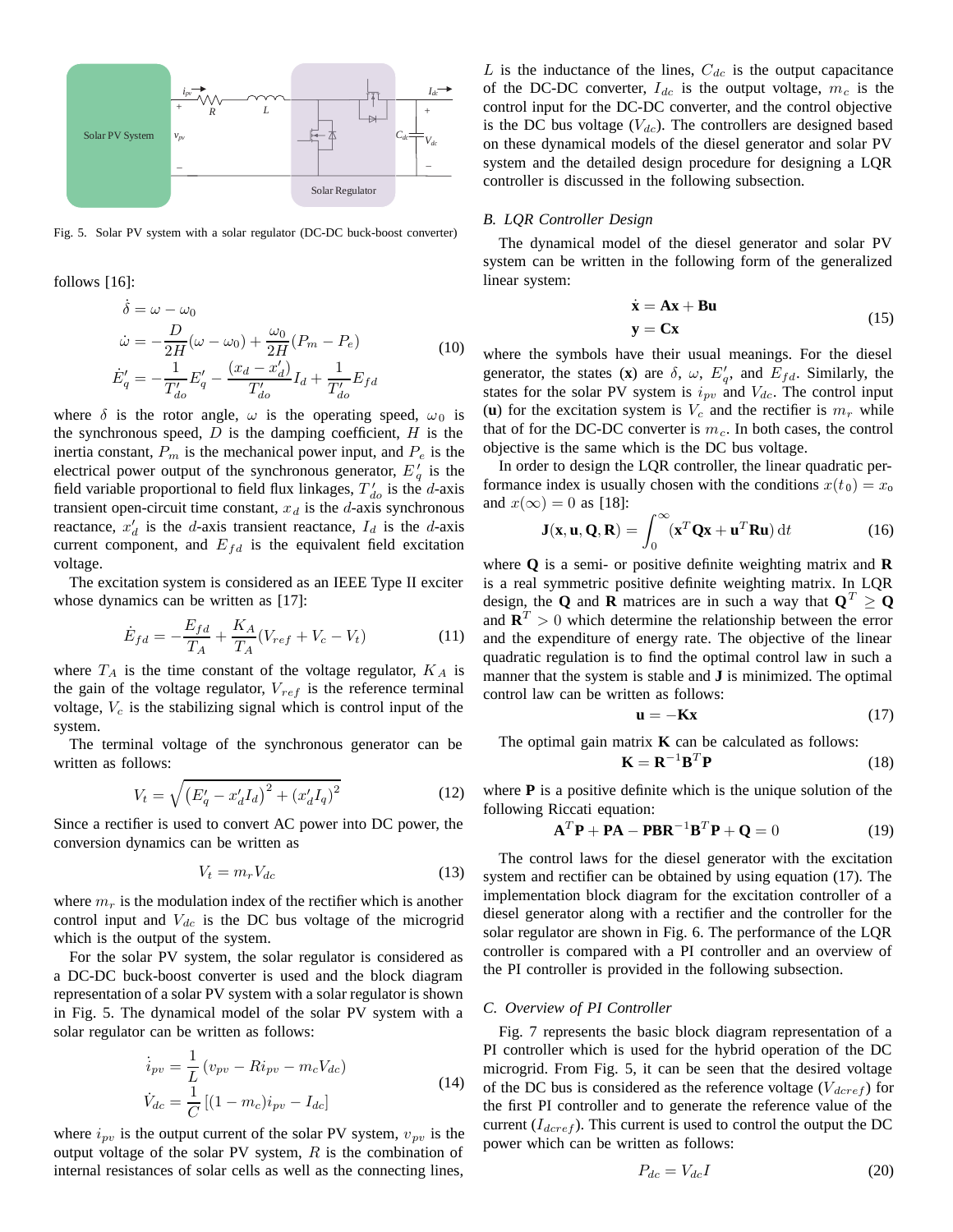

Fig. 6. Block diagram: implementation of LQR controllers for diesel generator and solar PV system



Fig. 7. Block diagram: implementation of PI controllers for diesel generator and solar PV system

where  $P_{dc}$  is the output power of the component which is delivering power to the load and  $I$  is the output current of that particular component. Also, the control operation of each component is based on the power management scheme as depicted in Fig. 4.

Computer simulations are carried out in the following section to validate the sizing and hybrid operation of the DC microgrid along with the implementation of the proposed controllers.

#### VI. RESULTS

The performance of the proposed commercial hybrid DC microgrid shown in Fig. 1 is investigated by considering two main points: a) the sizing philosophy as discussed in Section III and on the basis of monthly energy distribution and b) the operational strategy as discussed in Section IV. These have been discussed in the following two subsections:

#### *A. Validation of Sizing Philosophy*

As mentioned earlier, the microgrid system comprises of a diesel generator, a solar PV system, a BESS, and loads. The sizing of these components are done by considering the formulas as presented in Section III and listed in Table I.

Different operational conditions are considered. In this regard, the operation of the DC microgrid with different solar panel sizing, diesel generator and battery storage have been investigated. Following assumptions have been considered when analyzing the monthly energy distribution:

1) Solar irradiation is constant throughout the month and the effective solar period is 4 hours per day

TABLE I SYSTEM COMPONENTS & THEIR CAPACITIES

| Component description                          | Capacity                                |
|------------------------------------------------|-----------------------------------------|
| Total designed load, $P_{L_{total}}$           | 480 W at 48 V DC                        |
| No. of solar panels, $N_{panels}$              | 24, 60, $\&$ 6 for Case I, II, $\&$ III |
| Rating of solar panel, $P_{panel}$             | 260 W                                   |
| Autonomy time, tautonomy                       | 3 days                                  |
| Battery energy storage capacity, $C_{battery}$ | 1320 Ah                                 |
| Diesel generator rating, $P_{generator}$       | 14 kVA                                  |



Fig. 8. Energy profile of a commercial hybrid DC microgrid–24 solar panels

![](_page_6_Figure_16.jpeg)

Fig. 9. Energy profile of a commercial hybrid DC microgrid–60 solar panels

- 2) Battery is supplying energy to the load during the rest of the day
- 3) If battery capacity drops to 50% of its DOD, the diesel generator is kicked in and supplying the load and charging the battery at  $C_{10}$  rate

All simulations are conducted based on the remote location which is having insolation levels as depicted in Fig. 3. Three cases have been chosen based on the selection of different numbers of solar panels.

In the first case, the number of solar panels is selected as 24 which is considered as an ideal case for the microgrid which is shown in Fig. 8. There are no energy wastage and maintain the consumption of diesel energy and battery discharge energy at moderate levels. It can be noticed that the highest battery charging energy is exhibited during the month that corresponds to the highest solar energy generation. Also, the battery discharging and diesel energy have been increased during the low solar irradiation months such as in July.

In the second case, 60 solar panels are selected which represents an oversized scenario and the energy profile is shown in Fig. 9. As anticipated, the energy wastage occurs due to the excessive power generation from the solar panels. As stated above, under practical situation such excessive or wasted energy will be controlled via the solar regulator. Also, it can also be seen that there is an increase in battery charging energy due to the availability of high power generation from the solar panels resulting a reduced contribution from the diesel generator.

The third case represents an undersized solar requirement and the energy distribution is shown in Fig. 10. It can be noted that, the battery charging energy has been reduced as compared to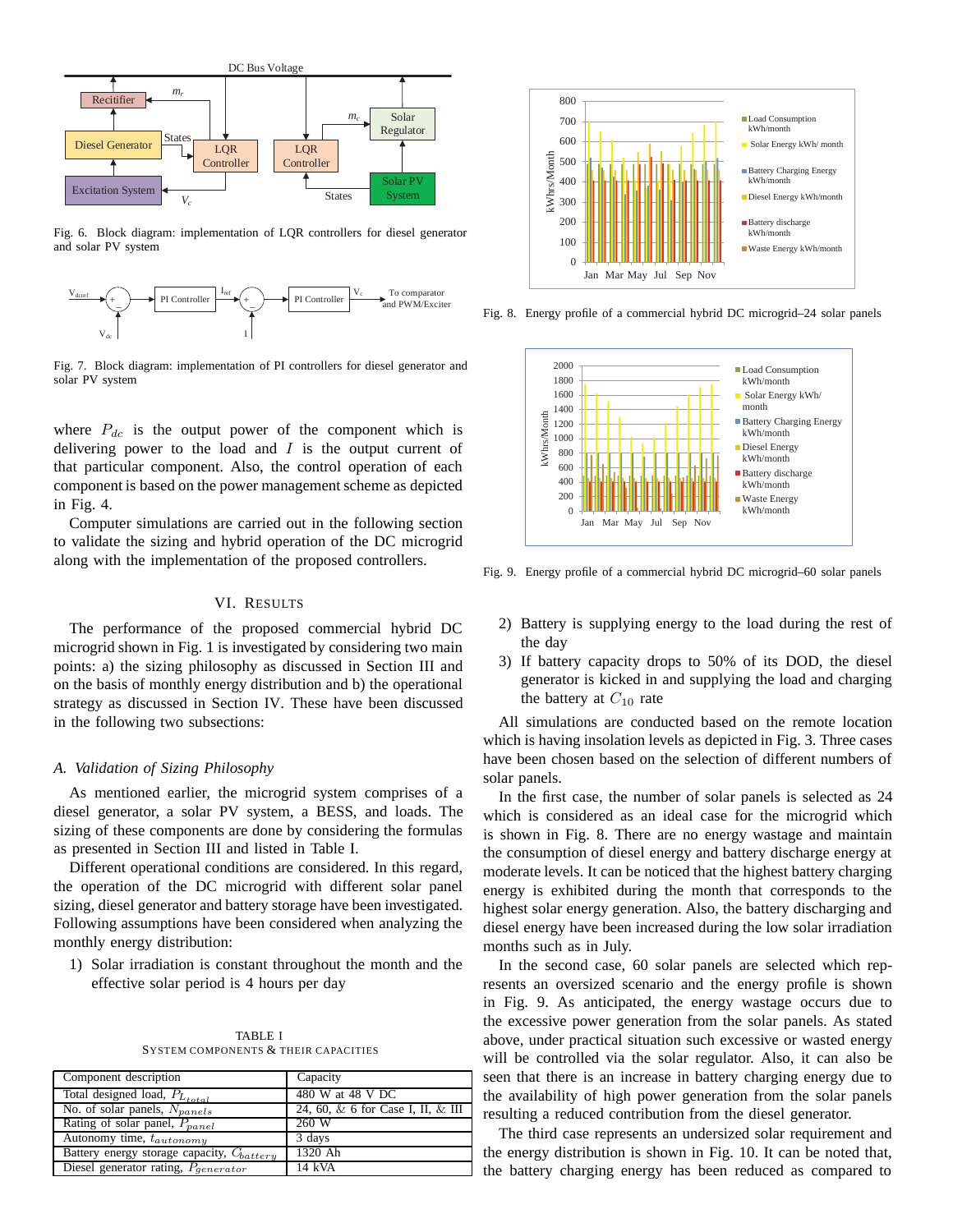![](_page_7_Figure_0.jpeg)

Fig. 10. Energy profile of a commercial hybrid DC microgrid–6 solar panels

![](_page_7_Figure_2.jpeg)

Fig. 11. DOD of the battery storage system

previous two cases. Also, the energy component corresponds to the battery discharging is increased due to the reduced solar generation. Similarly, the diesel generation has been increased significantly compared to the first two cases.

Fig. 11 shows the DOD of the battery with the estimated capacity. In this paper, the autonomy time for the battery is taken as 3 days which corresponds to 30% DOD/day. Also it is evident from Fig. 11 that the lower DOD increases with the size of the battery storage system.

The operational strategy of the DC microgrid is discussed in the following subsection.

#### *B. Operational strategy and performance evaluation of the controller*

In first case, it has been assumed that the solar PV system is operating under standard atmospheric conditions with a solar irradiance of  $1000 \text{ W/m}^2$  and environmental temperature of 298 K for a period of  $t=0$  s to  $t=4$  s. The total output power of the solar PV system is considered as 1200 W. In this case study, a load is considered as constant at 480 W during entire period and directly connected to the DC bus whose voltage is 48 V. Now the PV system is supplying 480 W to the load and the additional 720 W power will be stored into the battery which is depicted in Fig. 12(a) and Fig. 12(c), respectively. The power delivered to the load is shown in Fig. 12(b). Therefore, it can be said that there is an exact power balance from  $t=0$  s to  $t=4$  s. The corresponding voltage profile is shown in Fig. 13. At  $t=4$  s, the solar irradiation changes from 1000 W/m<sup>2</sup> to 700 W/m<sup>2</sup> while the temperature remains constant and the microgrid continues to run with this condition until  $t=8$  s. Thus, the output power of the solar PV system will be reduced from 1200 W to 400 W

![](_page_7_Figure_9.jpeg)

Fig. 12. The output power (a) solar PV system, (b) BESS, and (c) load demand under changing atmospheric conditions

![](_page_7_Figure_11.jpeg)

Fig. 13. DC bus voltage under changing atmospheric conditions

from t=4 s to t=8 s as shown in Fig. 12(a). This output power is insufficient to supply the load demand at 480 W and there will be a power shortage of 80 W which will be supplied by the battery as shown in Fig. 12(c). From Fig. 12(b), it can be seen that there are fluctuations of power at the instant  $t=4$  s when the solar irradiation was changing. Moreover, this will also significantly impact the charging rate of the battery and there will be slight variation in the load demand as well as in the DC bus voltage during this period. However, the power balance is obtained immediately due to the power supplied by the BESS. The DC bus voltage exhibits similar characteristics as there are slight variations in this voltage at the instant t=4 s which can be seen from Fig. 13. From these figures, it can be said that the dynamic performance of the designed LQR controller is better than the PI controller.

At the second case, the solar PV system is supplying power to the same load i.e., 480 W with a reduced power output 400 W and the remaining power is being supplied by the BESS. This situation can be considered as the continuation of the previous case where the solar PV system was supplying 400 W power and the BESS was supplying 80 W from  $t=4$  s to  $t=8$  s. Now the DC microgrid continues to run with this condition till t=12 s. At t=12 s, the the following situations are considered:

- the solar PV system is not supplying any power,
- the BESS is fully discharged, and
- the load demand increases from 480 W to 600 W.